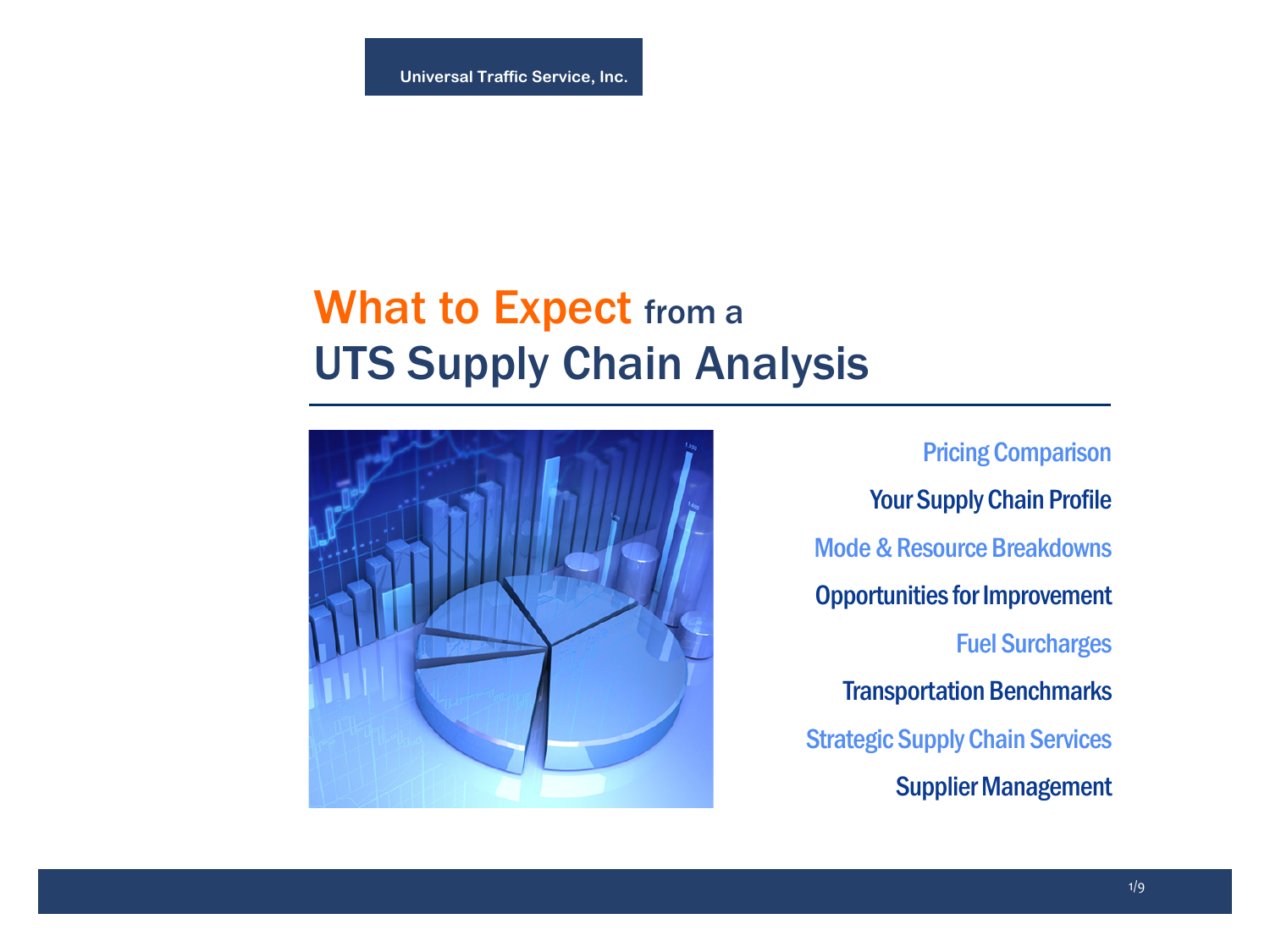## Compare Your Rates With Ours

Our analysis gives an apples-to-apples pricing comparison for every shipment. You see the price you paid along with our rate for the same shipment.

### The PRICING COMPARISON section of our analysis includes:

- Every shipment in your analysis categorized by mode.
- The rate you paid for each shipment and corresponding UTS rate if we had managed the same shipment for you.
- Your transportation pricing benchmarks.
- Net savings available with UTS.

|                                              |                                                    |             |        | Actual   | Charge          |
|----------------------------------------------|----------------------------------------------------|-------------|--------|----------|-----------------|
| <b>Shipper</b>                               | <b>Consignee</b>                                   | <b>SCAC</b> | Weight | Paid     | <b>With UTS</b> |
| ABC Industries, Inc.<br>New Berlin, WI 53151 | Heavy Duty Parts Co.<br>Chicago, IL 60688          | <b>ARFW</b> | 5,135  | \$609.50 | \$585.12        |
| Omni Products Corp.<br>Costa Mesa, CA 92626  | ABC Industries, Inc.<br>New Berlin, WI 53151       | <b>MODT</b> | 1.225  | \$377.87 | \$355.73        |
| ABC Industries, Inc.<br>New Berlin, WI 53151 | Trimerica - Jacksonville<br>Jacksonville, FL 32254 | <b>ABFS</b> | 3,514  | \$869.50 | \$791.25        |
| Rearden Steel Co.<br>Bethlehem, PA 18015     | ABC Industries, Inc.<br>New Berlin, WI 53151       | <b>HMFS</b> | 2,520  | \$349.40 | \$337.11        |
| ABC Industries, Inc.<br>New Berlin, WI 53151 | Elite Truck Co.<br>Earth City, MO 63045            | <b>RNLO</b> | 580    | \$185.76 | \$170.90        |
| ABC Industries, Inc.<br>New Berlin, WI 53151 | Berlinger Ltd.<br>Cookeville, TN 38506             | <b>RDWY</b> | 700    | \$270.09 | \$247.13        |
| ABC Industries, Inc.<br>New Berlin, WI 53151 | <b>Baer North America</b><br>Louisville, KY 40272  | <b>CWCF</b> | 1,390  | \$330.02 | \$283.82        |

#### **Shipment Pricing Comparison Report**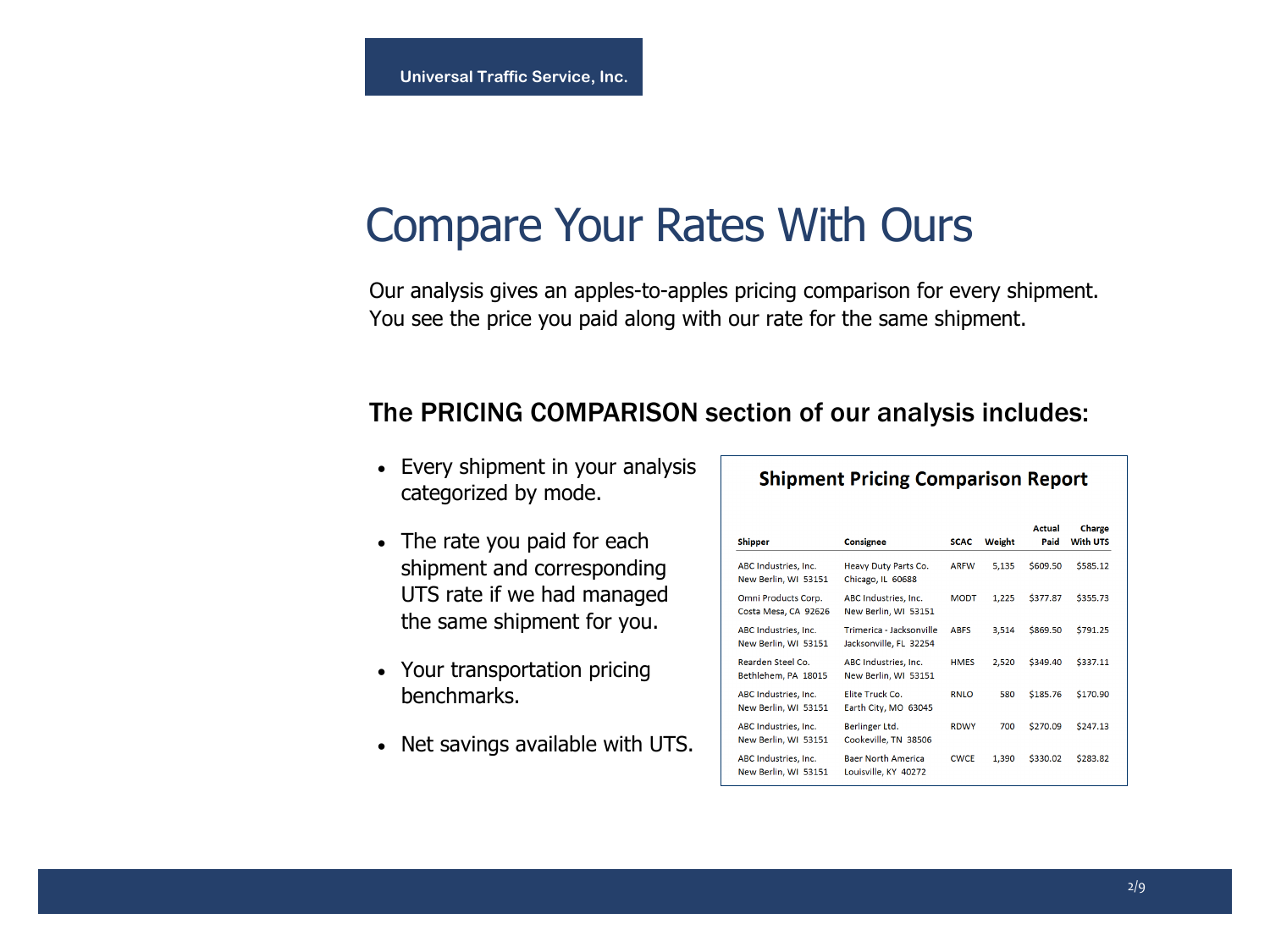## Your Transportation Rate Benchmarks

Our analysis calculates comprehensive pricing benchmarks for each mode.

### LTL Benchmark Pricing by Region

\$70 \$63 \$58 \$75 \$80

**Minimum Charge** 

|                                      | Region           | <b>Discount</b> |  |
|--------------------------------------|------------------|-----------------|--|
| We benchmark your current price      | Northeast Region | 74.7%           |  |
| and service levels. This information | Southeast Region | 75.1%           |  |
| can be used to evaluate and measure  | Central Region   | 77.5%           |  |
| improvements in your supply chain    | Western Region   | 72.9%           |  |
| operation.                           | Long Haul        | 71.5%           |  |

### TL Benchmark Pricing by Lane

| Lane                                   | Type        | <b>Miles</b> | Weight  | Rate       | Fuel       | Acc.         | Total      | <b>RPM</b> |
|----------------------------------------|-------------|--------------|---------|------------|------------|--------------|------------|------------|
| Middleton, MA to Charlotte, NC         | <b>FLAT</b> | 791          | 17.500  | \$1,550.00 | \$335.79   | \$0.00       | \$1,885.79 | \$1.96     |
| Lima, OH to Manchester, TN             | VAN         | 480          | 25,000  | \$642.56   | \$199.96   | \$0.00       | \$842.52   | \$1.34     |
| Tremont, PA to Minneapolis, MN         | VAN         | 1.101        | 38,665  | \$1,230.00 | \$399.00   | \$0.00       | \$1,629.00 | \$1.12     |
|                                        | VAN         | 1.101        | 28,017  | \$1,080.77 | \$374.24   | \$0.00       | \$1,455.01 | \$0.98     |
|                                        | VAN         | 1.101        | 36,423  | \$1,230.00 | \$399.00   | \$0.00       | \$1,629.00 | \$1.12     |
| Tremont, PA to Minneapolis, MN Totals: |             |              | 103,105 | \$3.540.77 | \$1.172.24 | <i>so.oo</i> | \$4.713.01 | \$1.07     |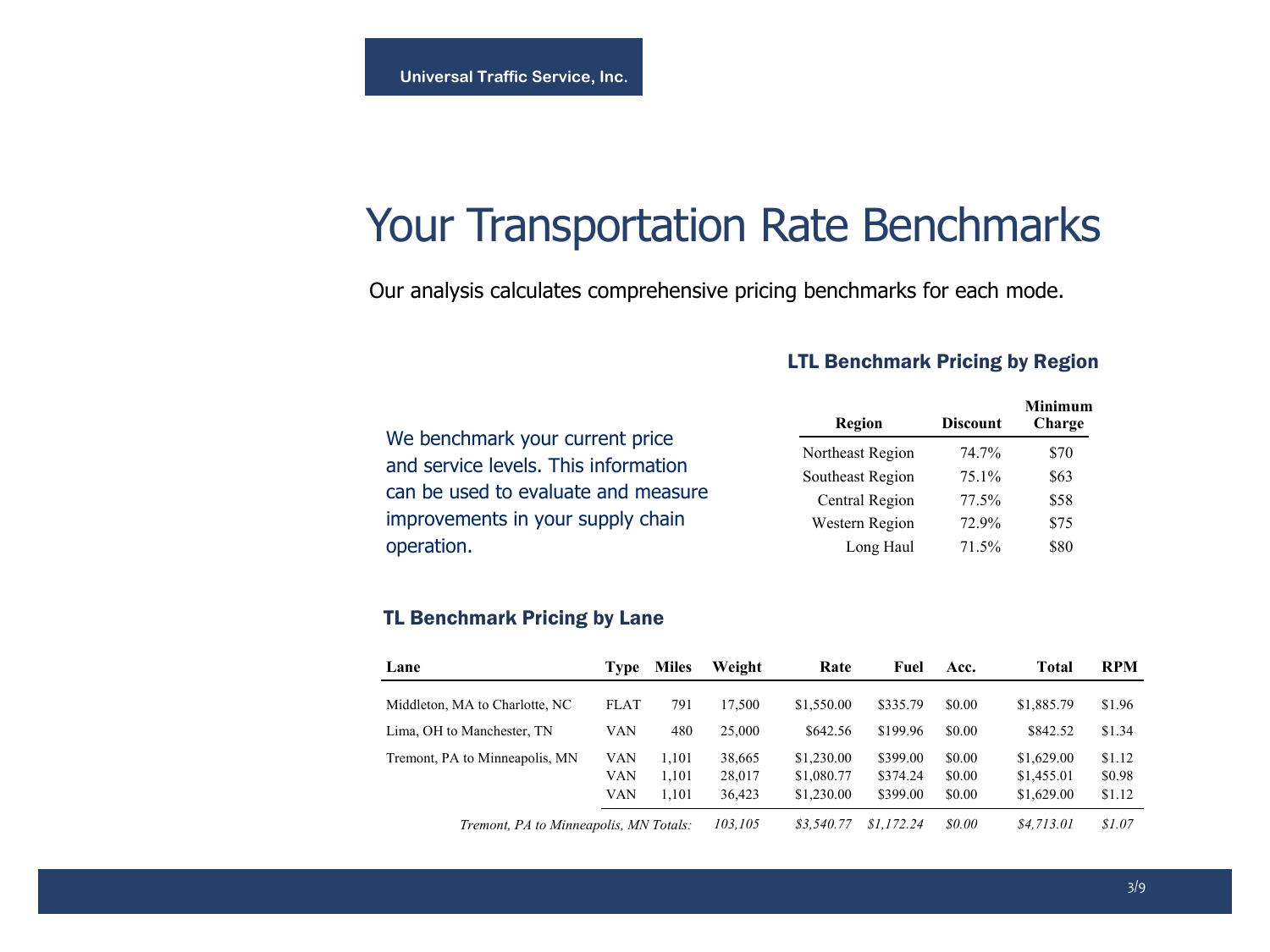## See the Bottom Line Impact

How much can UTS boost your bottom line? Our Financial Impact Summary calculates your savings. The analysis also highlights key data in your supply chain operation. It may improve how you source materials and ship freight.

## The ANALYSIS section of our analysis includes:

- Your supply chain analyzed by mode, carrier, weight, and more.
- Opportunities for improvements that you can implement even if you decide not to partner with us.
- Estimated cost savings.
- Cost per pound and cost per mile calculations.
- Maps of your shipping activity.



| <b>Supply Chain Savings Summary</b> |       |                    |                    |                |       |  |  |  |
|-------------------------------------|-------|--------------------|--------------------|----------------|-------|--|--|--|
| Mode                                | Ship# | <b>Actual Paid</b> | <b>UTS Charges</b> | <b>Savings</b> | %     |  |  |  |
| LTL                                 | 377   | \$83.776.94        | \$72,550.83        | \$11,226.11    | 13.4% |  |  |  |
| Volume                              | 51    | \$28,333.05        | \$23.034.77        | \$5.298.28     | 18.7% |  |  |  |
| Truckload                           | 56    | \$49.155.12        | \$46.943.14        | \$2.211.98     | 4.5%  |  |  |  |
| <b>Expedite</b>                     | 9     | \$3.999.96         | \$3,687.96         | \$312.00       | 7.8%  |  |  |  |
| Totals                              | 493   | \$165,265.07       | \$146.216.70       | \$19,048.37    | 11.5% |  |  |  |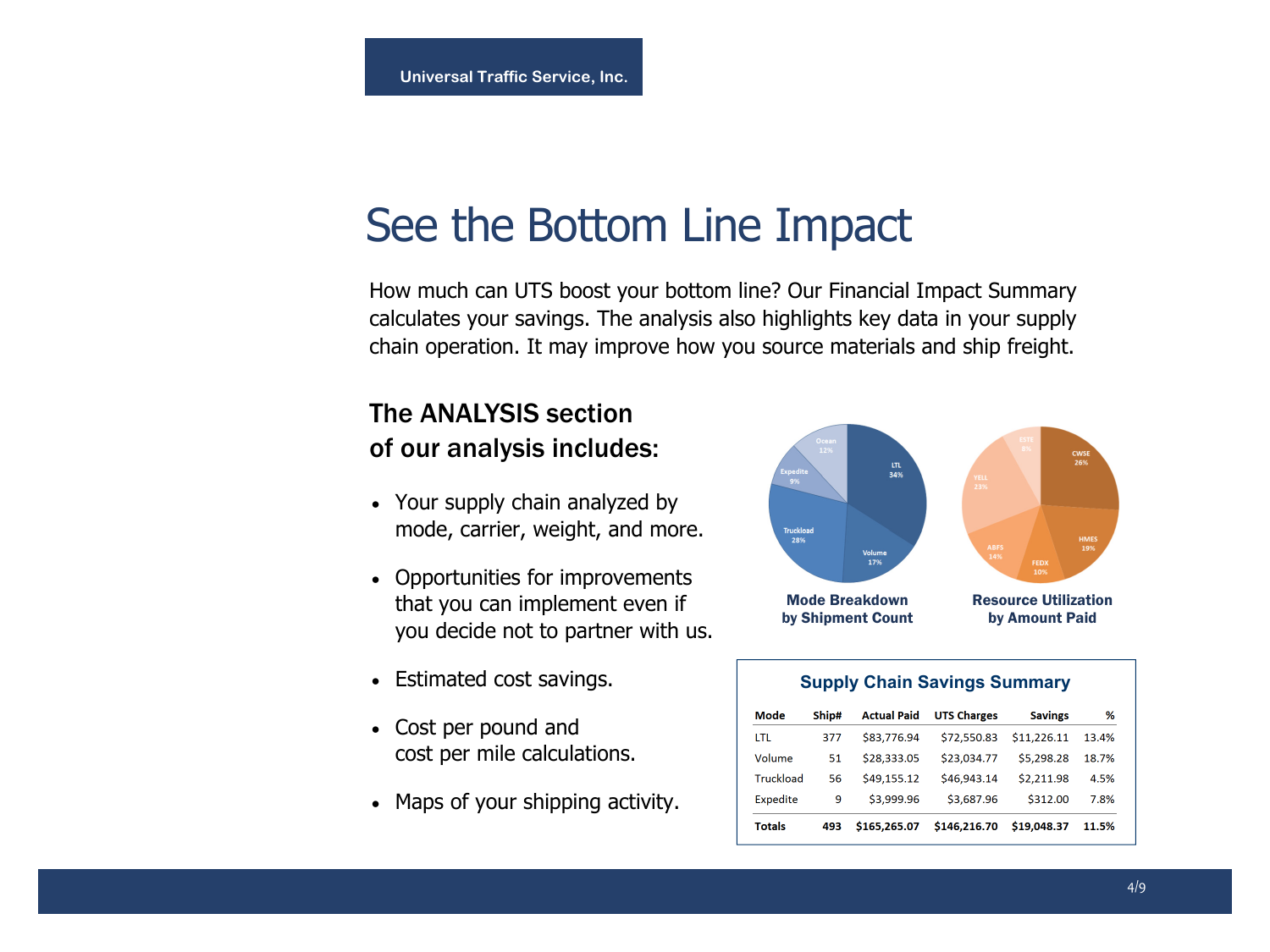# Strategic Supply Chain Services

Squeezing freight rates yields only so much savings. A new layer of savings is available from our strategic services and differentiators. UTS helps you do more with less.

### The SOLUTIONS section of our analysis includes:

- Description of supply chain services that streamline processes throughout your organization.
- Services that strengthen relationships with suppliers and customers.
- Overview of UTS online tools.

| <b>Opportunity Analysis Report</b> |              |                                           |              |                                            | <b>NEW REPORT</b> |  |
|------------------------------------|--------------|-------------------------------------------|--------------|--------------------------------------------|-------------------|--|
| 甸"                                 |              |                                           |              |                                            |                   |  |
| <b>Actual</b>                      |              | <b>Lowest Cost</b>                        |              | <b>Best On-Time</b>                        |                   |  |
| <b>Benchmark Total</b>             | \$256,189.77 | <b>Lowest Cost Total</b>                  | \$206,511.23 | <b>Best On-Time Total</b>                  | \$271,849.87      |  |
| <b>Actual Total</b>                | \$237,480.64 | <b>Opportunity Savings Amount</b>         | \$30,969.41  | <b>Opportunity Savings Amount</b>          | (534, 369.23)     |  |
| <b>Savings Amount</b>              | \$18,709.13  | <b>Opportunity Savings Percent</b>        | 13.04%       | <b>Opportunity Savings Percent</b>         | $-14.47%$         |  |
| <b>Savings Percent</b>             | 7.30%        | <b>Lowest Cost Carrier Chosen Amount</b>  | 401          | <b>Best On-Time Carrier Chosen Amount</b>  | 534               |  |
|                                    |              | <b>Lowest Cost Carrier Chosen Percent</b> | 24.07%       | <b>Best On-Time Carrier Chosen Percent</b> | 32.05%            |  |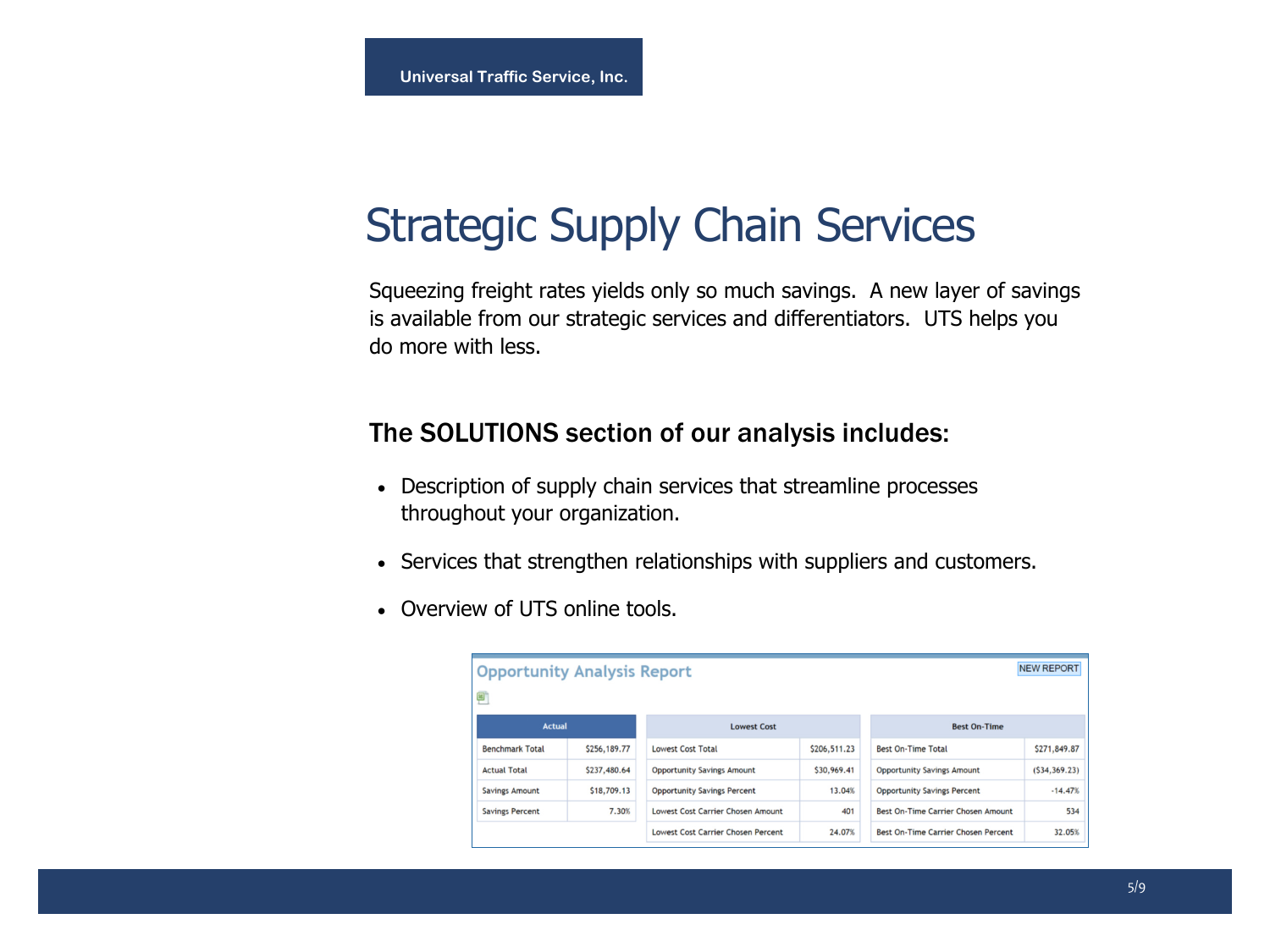## Steps to a Successful Startup

With proper planning, a supply chain management partnership integrates easily into your operations. Our analysis describes the steps and responsibilities for a successful startup.

### The STARTUP section of our analysis includes:

- Description and timeline of the UTS implementation process.
- Sample stakeholder communication.
- Sample new routing instructions.
- Description of our supplier management services.

| <b>Partnership Implementation Process</b>            |        |        |        |        |  |  |  |  |
|------------------------------------------------------|--------|--------|--------|--------|--|--|--|--|
| <b>Steps UTS Takes</b>                               | Week 1 | Week 2 | Week 3 | Week 4 |  |  |  |  |
| Notify program carriers to provide UTS pricing.      |        |        |        |        |  |  |  |  |
| Qualify non-program carriers; load and test rates.   |        |        |        |        |  |  |  |  |
| Load your shipment data into myUTS.                  |        |        |        |        |  |  |  |  |
| Validate shipping product database information.      |        |        |        |        |  |  |  |  |
| Send internal stakeholder notification email.        |        |        |        |        |  |  |  |  |
| Mail routing instructions to suppliers.              |        |        |        |        |  |  |  |  |
| Update vendor information in our TMS platform.       |        |        |        |        |  |  |  |  |
| Verify coverage, pricing and rankings before launch. |        |        |        |        |  |  |  |  |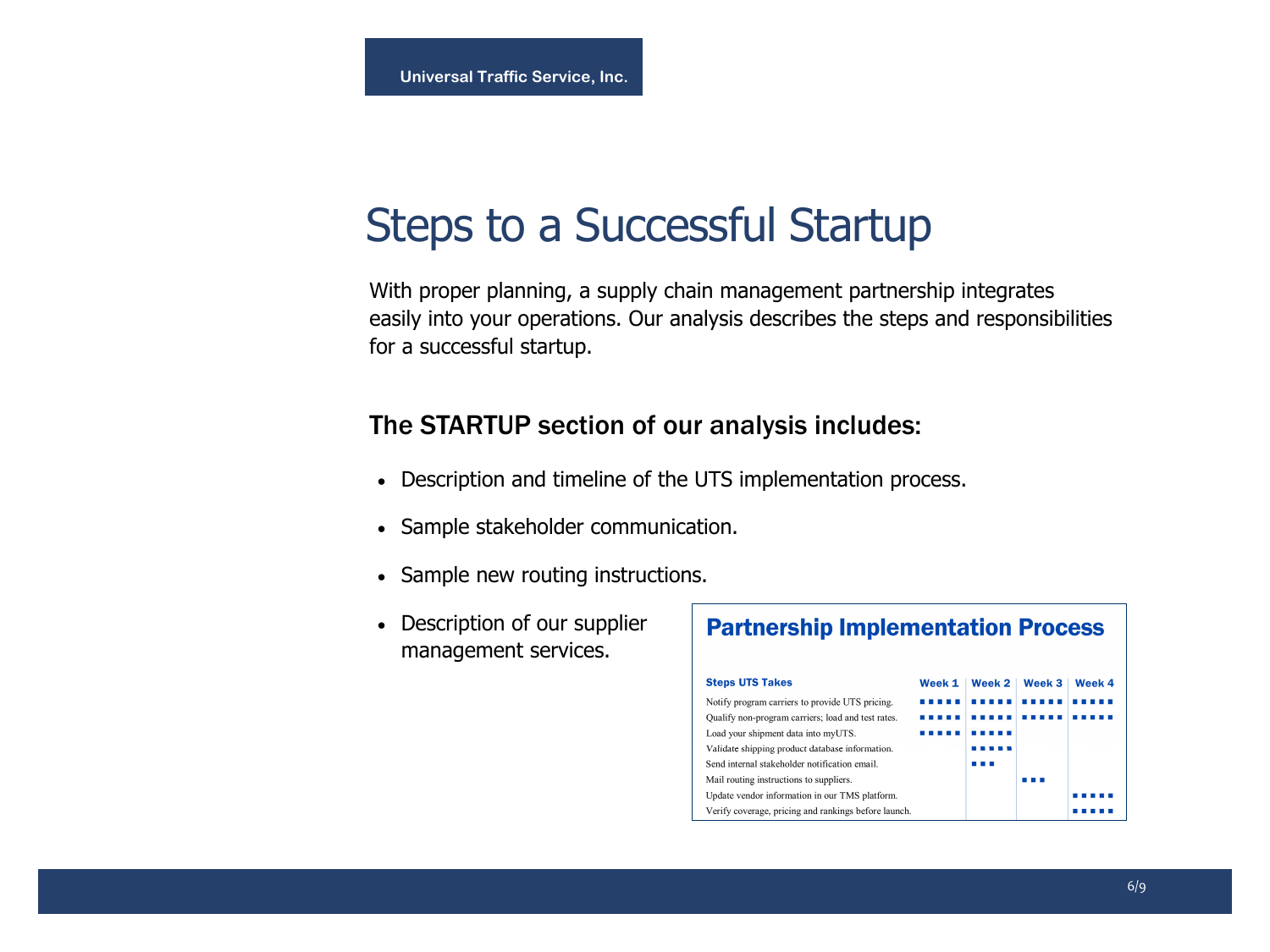# Put UTS to Work for You

A UTS analysis provides valuable insight into your supply chain performance. It breaks down your activity by mode, type, service, cost, and more, highlighting opportunities for improvements along the way.

We want to give you the most thorough analysis we can. To do this, we need a reasonable representation of your supply chain activity. This includes:

• Shipment date and charges

• Origin and destination ZIP codes

- LTL freight classifications
- Shipment weight
- Special pricing terms (FAKs, pallet rates, etc.)

Our analysis is enhanced with the following:

- Names of shippers and consignees
- Carrier for each shipment
- Shipment charges broken out by type (base charge, fuel surcharge, and each accessorial)
- Freight descriptions
- Pickup and delivery requirements
- Sample BOL for each product



Your analysis begins with a data sample that represents your supply chain profile:

- Copies of freight bills covering 2-3 months of activity.
- A spreadsheet with detailed shipment information.

You can get the ball rolling with ou[r online contact form.](http://www.utsnet.com/company/contact)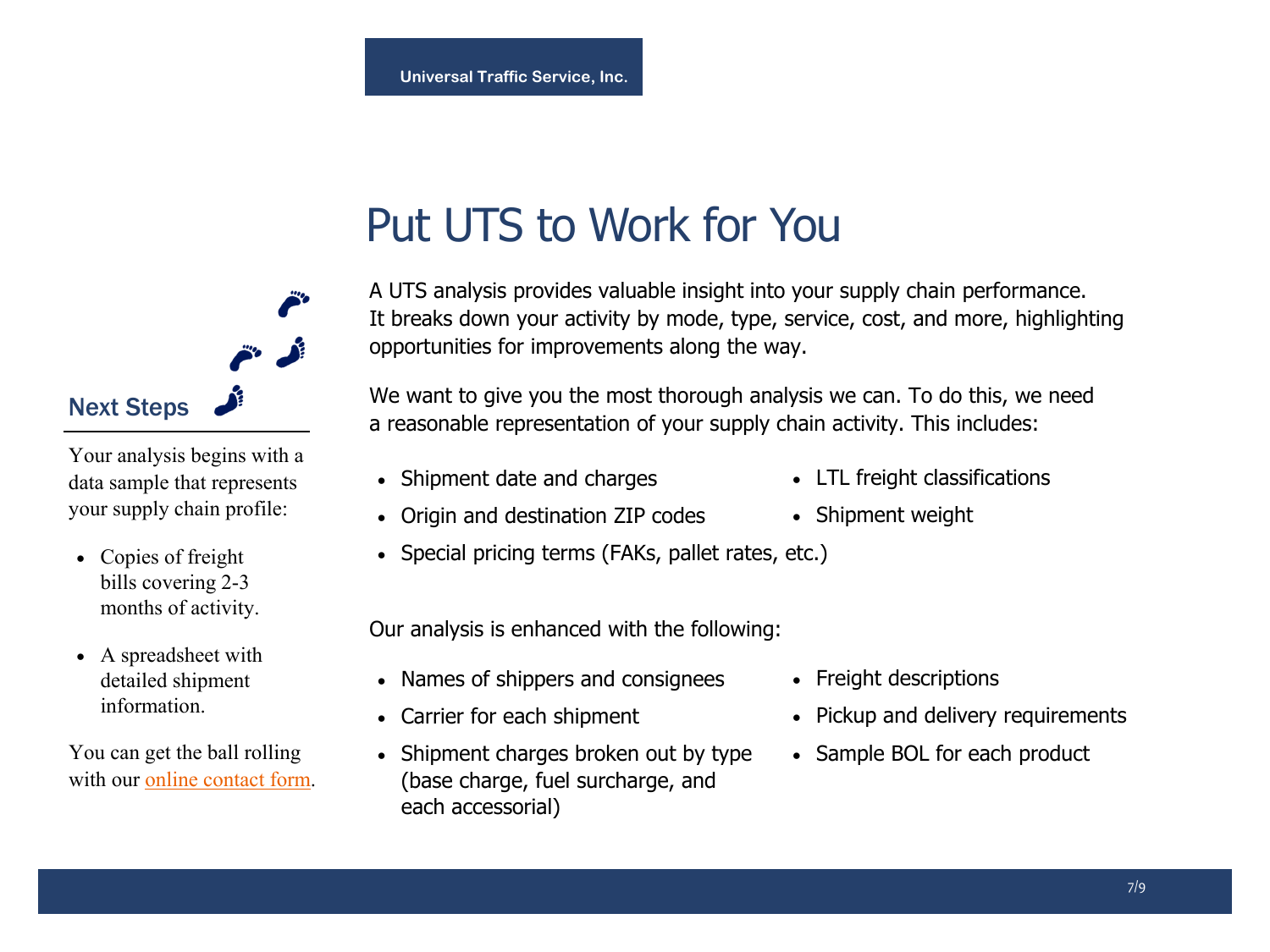## **info**





#### **How to Evaluate, Improve & Manage a Supply Chain Management System**

A guide to making smart decisions about supply chain management.

[Read the white paper](http://www.utsnet.com/media/files/default/Evaluate_Improve_Manage_a_TMS.pdf)

### **ABOUT UNIVERSAL TRAFFIC SERVICE**

UTS is the first choice for companies seeking a full-service supply chain management experience. We distinguish our solutions with strategic services and competitive differentiators that deliver a high level of value. In short, we do more of things you want from a business partner:

- Manage transportation costs.
- Manage transportation risks.
- Take control of inbound freight.
- Delight customers.
- Plan, see, and measure all of your transportation activity.
- Align transportation activity with your corporate vision.

#### **TOPICS THAT MAY INTEREST YOU**

[Overview of UTS Strategic Supply Chain Services](http://www.utsnet.com/media/files/default/UTS_Services.pdf)  [International Capabilities](http://www.utsnet.com/media/files/default/International_Capabilities.pdf) 

[Video: UTS Online Supply Chain Management Tools](http://www.utsnet.com//uts-online-supply-chain-tools-video) 

[UTS Differentiators](http://www.utsnet.com/why-uts/uts-differentiators) 

[UTS Technology](http://www.utsnet.com/why-uts/uts-technology) 

#### **MORE INFORMATION**

We invite you to visit our website for more information about Universal Traffic Service. [http://UTSnet.com](http://www.utsnet.com/)